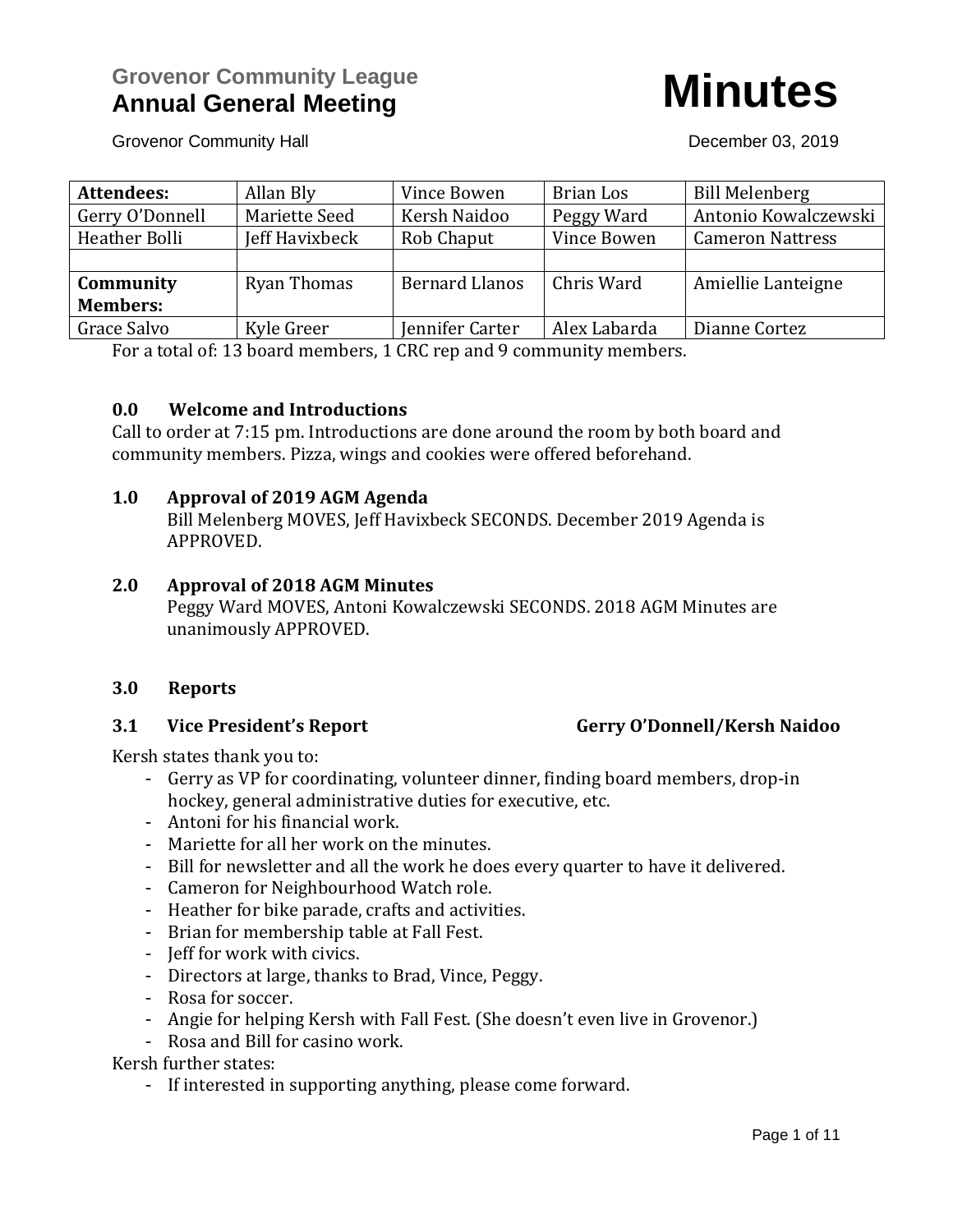# **Grovenor Community League Annual General Meeting Minutes**

Grovenor Community Hall **Grovenor Community Hall December 03, 2019** 

- We obtained new benches and audio system
- We supported the school with new and improved grounds (front yard of school).
- We supported the day care centre to find another location.
- We offered a skating program, drop-in hockey program
- A lot of development in Grovenor, this brings in more families.

## Gerry states:

- He thanks Kersh for all that he does in sharing the VP role. It is too much for one person to devote enough time.

- Kersh is very good at applying for grants (CLOG, CLIP, Big Bin).
- We take full advantage of the grant opportunities the City makes available.
- Thanks to Kersh for organizing the Big Bin and Fallfest events.
- He feels we have met all our major goals and objectives.

- Financially, we are in great shape. We have adequate funds for the next fiscal year and are prepared for any unexpected events.

- Antoni does a great job of managing our financial processes, system and reporting matters.

- Antoni worked with the auditors to prepare our annual financial statements.

- Gerry and Rob Chaput will offer programs for hockey drop-in and power skating. City will offer a Learn to Skate program.

- Heather organized a variety of programs and activities, such as the bike parade.
- Rosa coordinated soccer programs, and organizing all of the coaches.
- Amelia Carruthers jumped in to do our social media platforms, which helped get a cleaning crew to clean the graffiti off of our murals.
- Jeff for starting up Communibee and for starting up the civics role.
- Allan for taking care of the website.
- Our new community league representative Cameron Nattress is joining us tonight.

- Great appreciation is given to Cameron's predecessor Margaret Smith of City of Edmonton for her valuable services in prior years.

- We supported the school as best we can. Brad Mielke coordinated a cleanup effort for the front yard of the school over the summer.
- We ensure the upkeep of our facilities. Miriam Ferguson manages the hall rentals and Ashley Horjus was our cleaning person until recently.

## **3.2 Treasurer's Report Antoni Kowalczewski**

Antoni states that:

- City of Edmonton grant for \$9,398 came in.
- Our accounts as of October 31st are:
	- General: \$97,575.20
	- Casino: \$75,208.11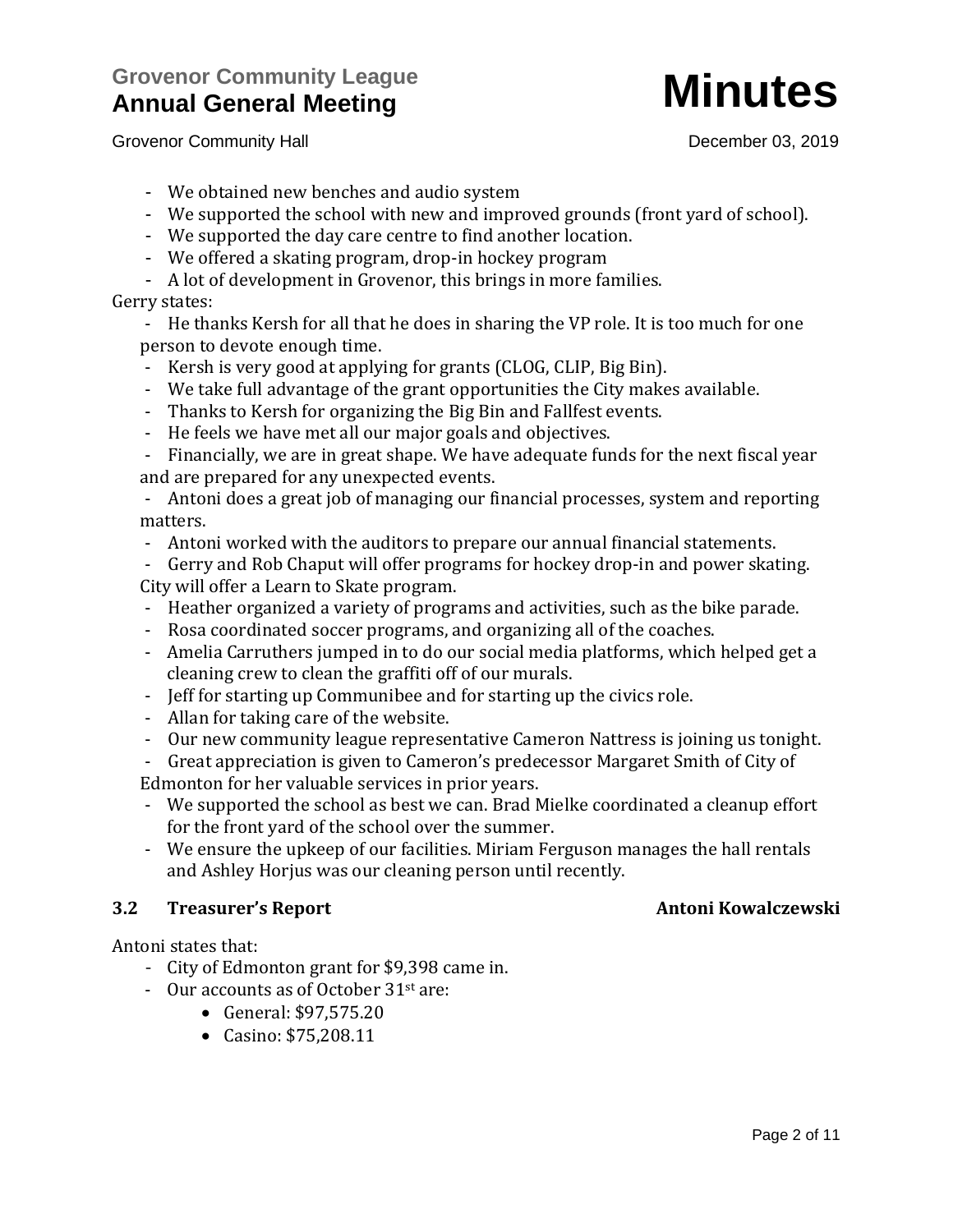### **3.3 2019 Financial Statements Antoni Kowalczewski**

Antoni stated:

- \$81,131 at the end of the year
- Statement of Operations, a lot less activities this year. Many things are being carried over.
- CLIP grants have been deferred for this year.
- Soccer fees have increased.
- Other things seem very similar to last year.
- In total the revenue was \$6800.
- A major capital expense was for the construction of several new community garden boxes.
- Last year we had a security system upgrade.
- Fall Fest was cancelled last year so didn't have that expense.
- Jasper Place swim offer was not available (Cameron Nattress said the error was in sending it to EFCL newsletter instead of directly to the boards. They could be holding a spot for us. Cameron will look into it.)
- There was a grace period, but it may be over as well.
- Professional fees mainly consisted of accounting fees.
- Operating deficiency this year of \$8,629.00
- Accounting firm finds that we presented fairly in our financial matters.
- August 2019 Financial statement is attached below.

### **3.4. Committees' Reports**

- Bill brings up that as this is international day of giving, it is an appropriate day to have our AGM, run totally by volunteers. He has an established core of people that deliver the newsletter.

- Vince reports that Grovenor community was surveyed in regard to parking and traffic flow. There will be a school council meeting on January 16 at the school at 6 pm. Feedback will be provided pertaining to the school area. Edmonton Police Service will be in attendance.

## **4.0 Elections**

- Cameron Nattress, our CRC representative hands out copies of the "slate." The slate is the list of those wishing to hold a position on the Grovenor board, both those currently in roles and those newly desiring roles on the board. He goes through the procedure stating he will read the election slate asking each person listed if their name will stand. He asks if anyone would like to bring their name forward for president. Three times he calls. NO response. Gerry lets his name stand as Vice President and ditto for Kersh. Both agree. Antoni and Mariette let their name stands for Treasurer and Secretary, respectively. Both agree. Cameron mentions that people can share a role, such as two people sharing the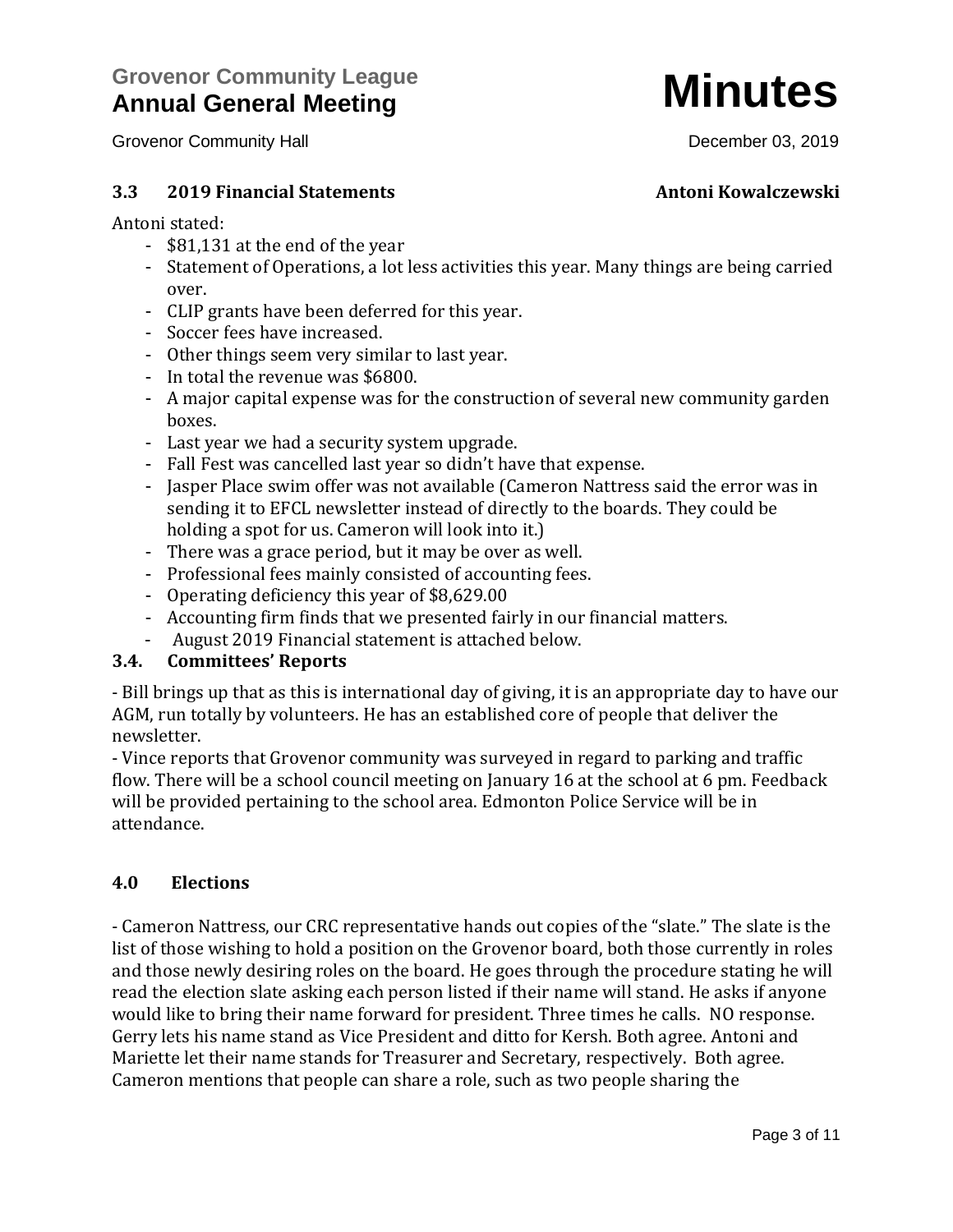

Neighbourhood Watch role. We will then vote for the whole slate after he reads the remaining names on the slate:

- Bill lets his name stand for Newsletter Director
- Heather lets her name stand for Program Director
- Brian lets his name stand for Membership Director
- Rosa lets her name stand for Sports Director
- Cameron W lets his name stand as Neighbourhood Watch Director
- Vince will let his name stand as Director-at-large
- Peggy will let her name stand as Director-at-large
- Allan comes forward as Director-at-large
- Kyle Greer comes forward as Facilities Director
- Grace comes forward for Social Director
- Veronica is not in attendance
- Ksenia is not in attendance
- Jenn Carter comes forward as Director-at-large
- Bernard Llanos comes forward for Director-at-large
- Alex Labarda comes forward for Director-at-large
- Allan Bly to let his name stand as Website Coordinator
- Amelia Carruthers to let her name stand as Social Media Coordinator
- Kyle Greer comes forward as Ice Rink Coordinator
- Brian will let his name stand as Garden Coordinator
- Rosa will let her name stand as Casino Coordinator

| <b>Potential Election Slate - Grovenor Board Members for 2020</b> |                            |                        |  |  |  |  |
|-------------------------------------------------------------------|----------------------------|------------------------|--|--|--|--|
| <b>Position</b>                                                   | <b>Potential Candidate</b> | <b>Status in Role</b>  |  |  |  |  |
| President                                                         | Vacant                     |                        |  |  |  |  |
| <b>First Vice-President</b>                                       | Kersh Naidoo               | Continuing             |  |  |  |  |
| <b>Second Vice-President</b>                                      | Gerry O'Donnell            | Continuing             |  |  |  |  |
| Treasurer                                                         | Antoni Kowalczewski        | Continuing             |  |  |  |  |
| Secretary                                                         | <b>Mariette Seed</b>       | Continuing             |  |  |  |  |
| Neighbourhood Watch                                               | <b>Cameron Worthing</b>    | Continuing (w/ caveat) |  |  |  |  |
| <b>Director</b>                                                   |                            |                        |  |  |  |  |
| <b>Newsletter Director</b>                                        | <b>Bill Melenberg</b>      | Continuing             |  |  |  |  |
| Program Director                                                  | <b>Heather Bolli</b>       | Continuing             |  |  |  |  |
| <b>Membership Director</b>                                        | <b>Brian Los</b>           | Continuing             |  |  |  |  |
| <b>Facilities Director</b>                                        | Kyle Greer                 | <b>To Nominate</b>     |  |  |  |  |
| Civics & Development                                              | <b>Jeff Havixbeck</b>      | Continuing             |  |  |  |  |
| <b>Director</b>                                                   |                            |                        |  |  |  |  |
| <b>Sports Director</b>                                            | Rosa Fico                  | Continuing             |  |  |  |  |
| <b>Social Director</b>                                            | Grace Salvo                | <b>To Nominate</b>     |  |  |  |  |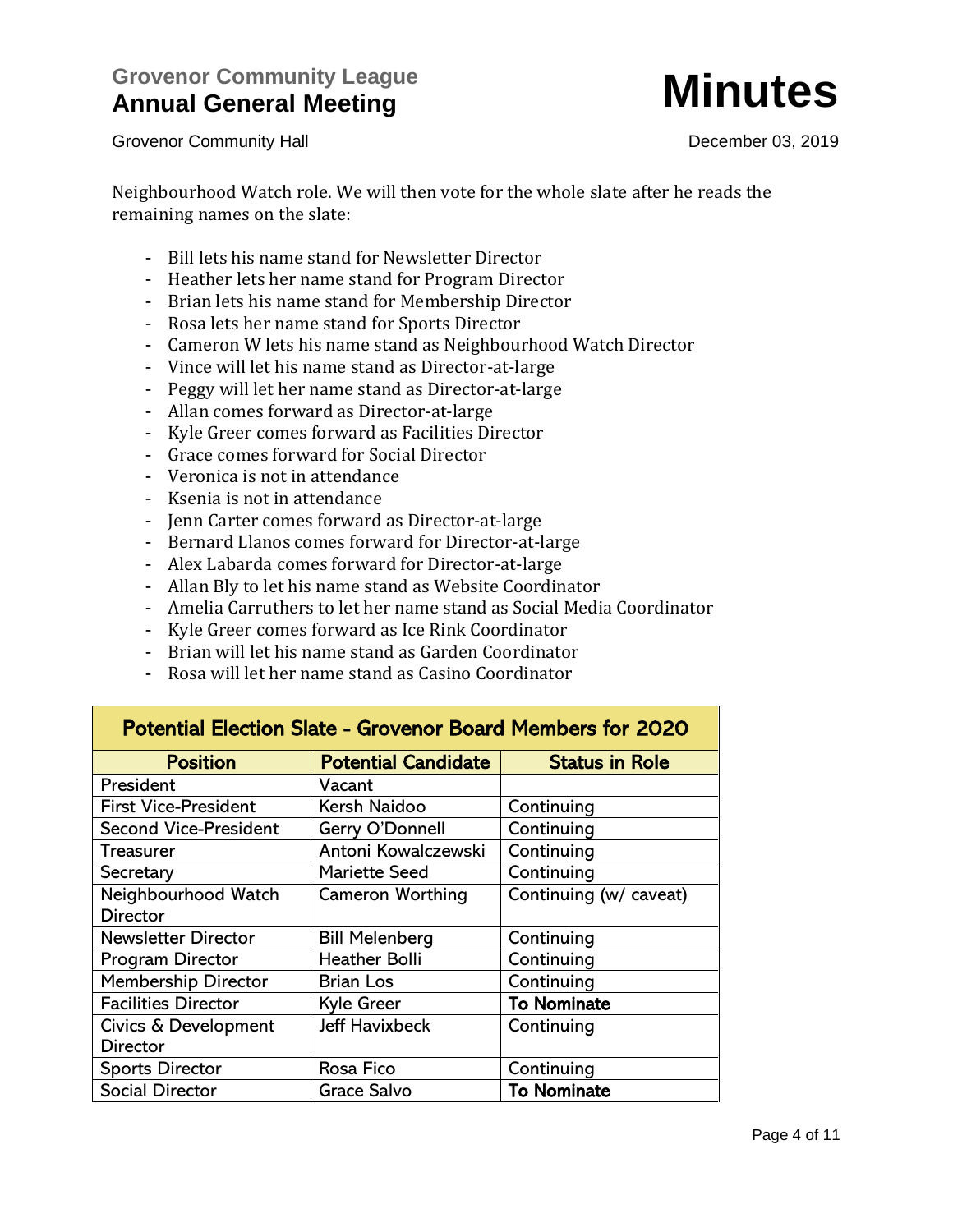# **Grovenor Community League Annual General Meeting Community League Annual General Minutes**

Grovenor Community Hall **December 03, 2019** 

| Director-at-large (6)      | <b>Vince Bowen</b>       | Continuing              |  |
|----------------------------|--------------------------|-------------------------|--|
|                            | Peggy Ward               | Continuing              |  |
|                            | <b>Veronica Wills</b>    | <b>To Nominate</b>      |  |
|                            | Ksenia Lee               | <b>To Nominate</b>      |  |
|                            | Allan Bly                | To Nominate as director |  |
|                            | Jenn Carter              | <b>To Nominate</b>      |  |
|                            | Alex Labarda             | <b>To Nominate</b>      |  |
|                            | <b>Bernard Llanos</b>    | <b>To Nominate</b>      |  |
|                            |                          |                         |  |
| <b>Website Coordinator</b> | Allan Bly                | Continuing              |  |
| Social Media Coordinator   | <b>Amelia Carruthers</b> | Continuing              |  |
| Ice Rink Coordinator       | <b>Kyle Greer</b>        | <b>To Nominate</b>      |  |
| Garden Coordinator         | <b>Brian Los</b>         | Continuing              |  |
| <b>Casino Coordinator</b>  | Rosa Fico                | Continuing              |  |

### **5.0 Addresses**

### **5.1 (Vice) President's Address for new year Gerry O'Donnell/Kersh Naidoo**

Gerry states:

- Thanks to everyone in attendance tonight. And thanks to our hard working board and the many volunteers who helped deliver our programs and make the year a success.
- We like to invite our local politicians to a meeting and to Fall Fest.
- From membership perspective, we haven't done a door to door drive for some time. It would be great to do another. It could take about 20 people. It supports the Abundant Communities initiative.
- There will be joint summer program with N Glenora again.
- We will offer a Learn to Skate program with City of Edmonton. Rob and Gerry will offer Power Skating and Drop-in hockey programs.
- We will continue to engage with St. Paul's church and Catholic Social Services.
- We will continue to support our soccer programs,
- We will apply for every grant we are entitled to as usual.
- We will use our social media with Amelia Facebook and Twitter. We also use the school one as well.
- The Jasper Place swimming program may not be in effect. But take Community League membership card to Peter Hemmingway and they will give a 10-pass card.
- Trying to keep the hall in good shape will be easier with our new Facilities Director Kyle and new cleaning person, Amanda.
- Kyle will be our new ice rink coordinator this year.
- Allan started our skate donation program.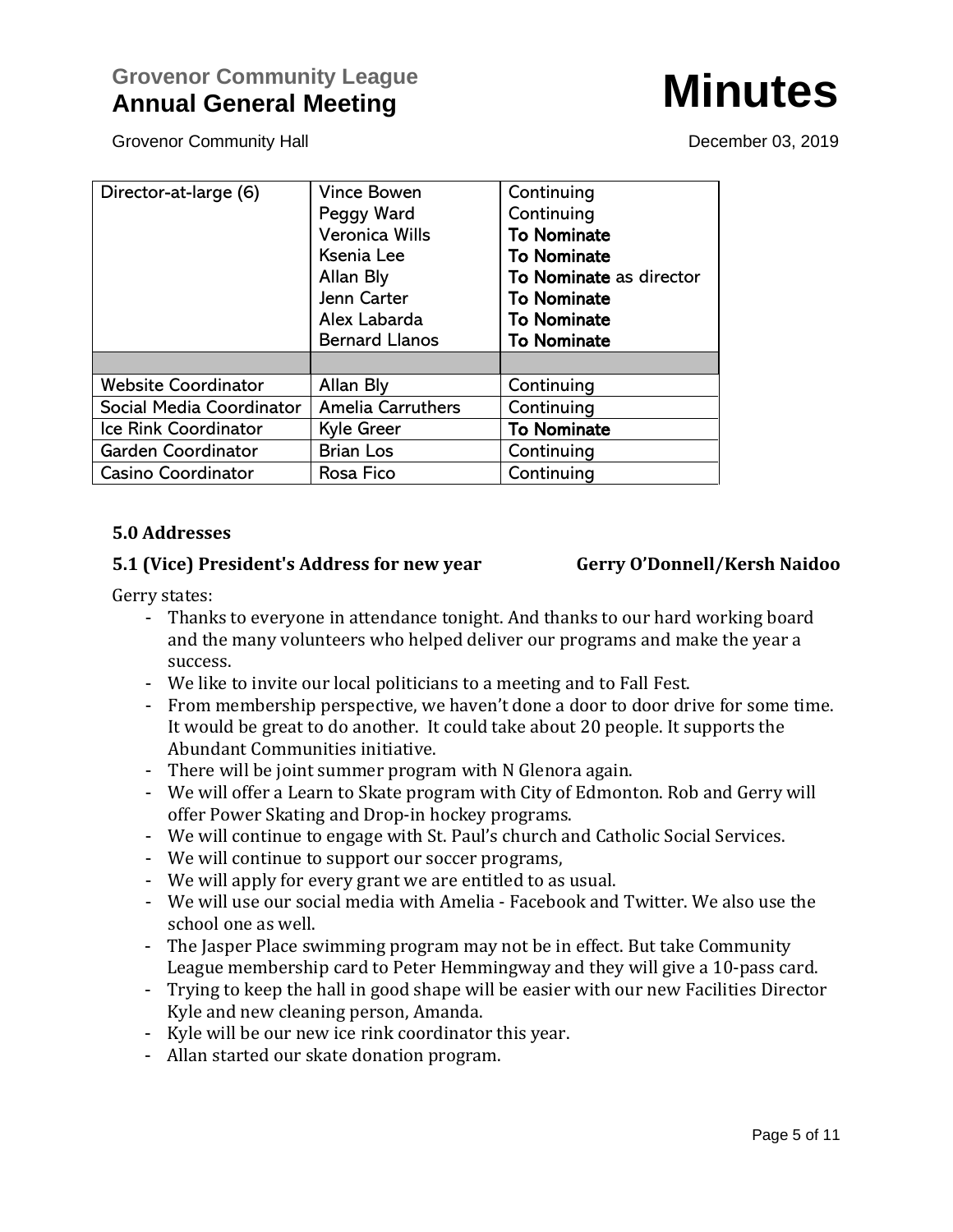# **Grovenor Community League Annual General Meeting Community League Minutes**

Grovenor Community Hall **Grovenor Community Hall December 03, 2019** 

- Kersh will coordinate our Big Bin event this year as usual. Grants are utilized to cover approx. 50 % of the cost.
- Brian will coordinate again our community garden program. Three more boxes are to be constructed. The rest have already been done. An arborist in the community would like to volunteer to help.
- Cameron W would like to launch some neighbourhood watch initiatives in the new year.
- Jeff is very attentive to the development projects in the neighbourhood. He asks if we want to take an official stance as a community regarding project on SW corner of 149 and Stony Plain Road. People won't start living there for 5 years; 25 years to finish. Riocan (an investment real estate trust) is directing this project together with Stantec. The 148 street developers are looking at doing a public open house in January or February. On 142 street the current owners want to rezone to develop. Appeal went ahead. Re-zoned to RA7.
- Gerry will file reports and forms to renew our taxation exemptions, Not for Profit reporting/filing requirements and insurance renewal application / data.
- He will organize the annual Volunteer Appreciation dinner for next year.
- A draw for two City of Edmonton facilities tickets was completed.

Kersh states:

- Thanks to Cameron
- Thanks to all who stepped forward.
- We want to continue all the programs that Gerry mentioned; that takes many hands.
- He looks forward to the coming year.

## **6.0 Next Meeting**

Tuesday, January 07, 2020 at 7:00 pm

## **7.0 Adjournment**

The meeting was adjourned at 8:21 pm.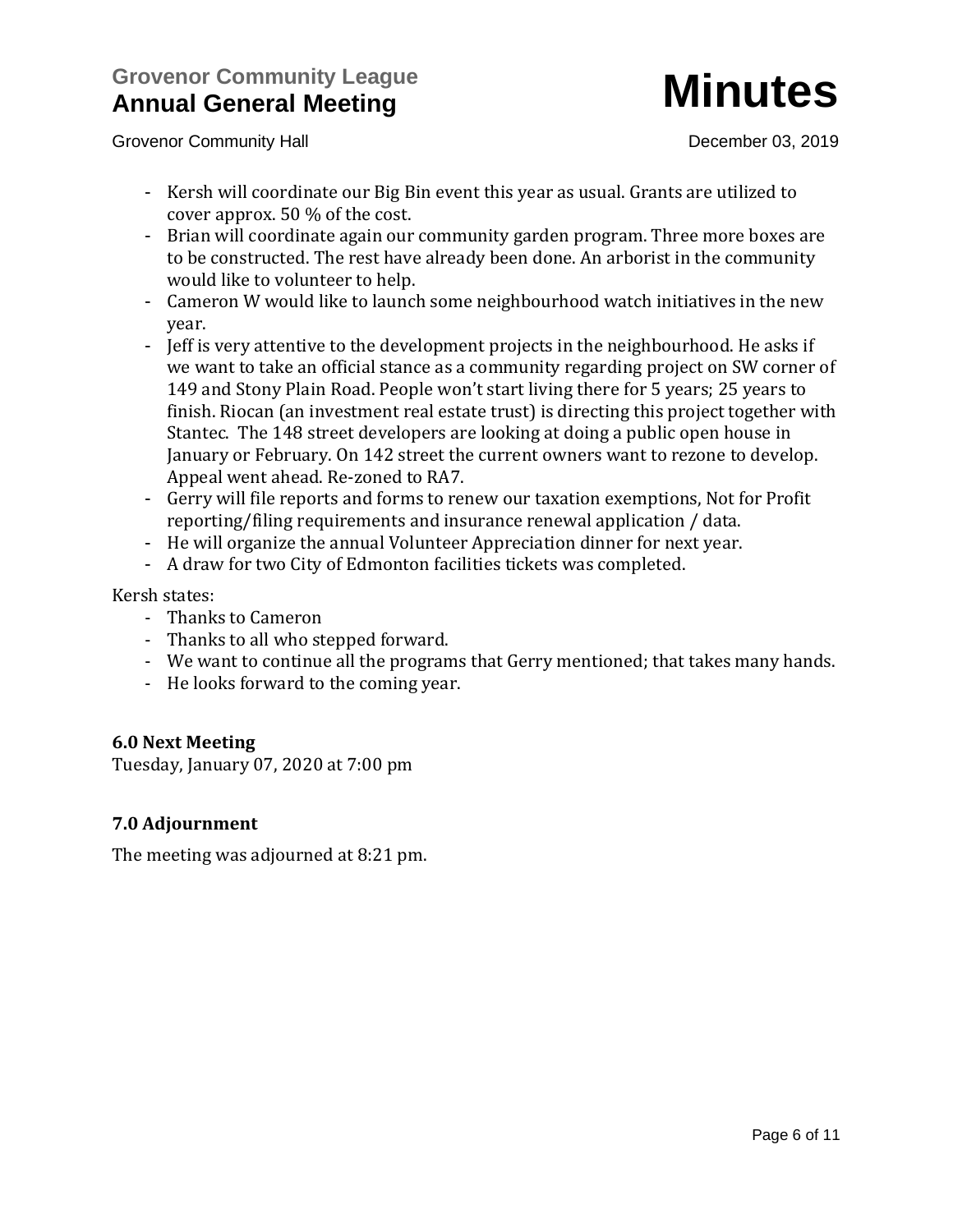**Grovenor Community League Annual General Meeting Community League Minutes** 

Grovenor Community Hall **Grovenor Community Hall December 03, 2019** 



**Financial Statements of** 

## **GROVENOR COMMUNITY LEAGUE**

**August 31, 2019**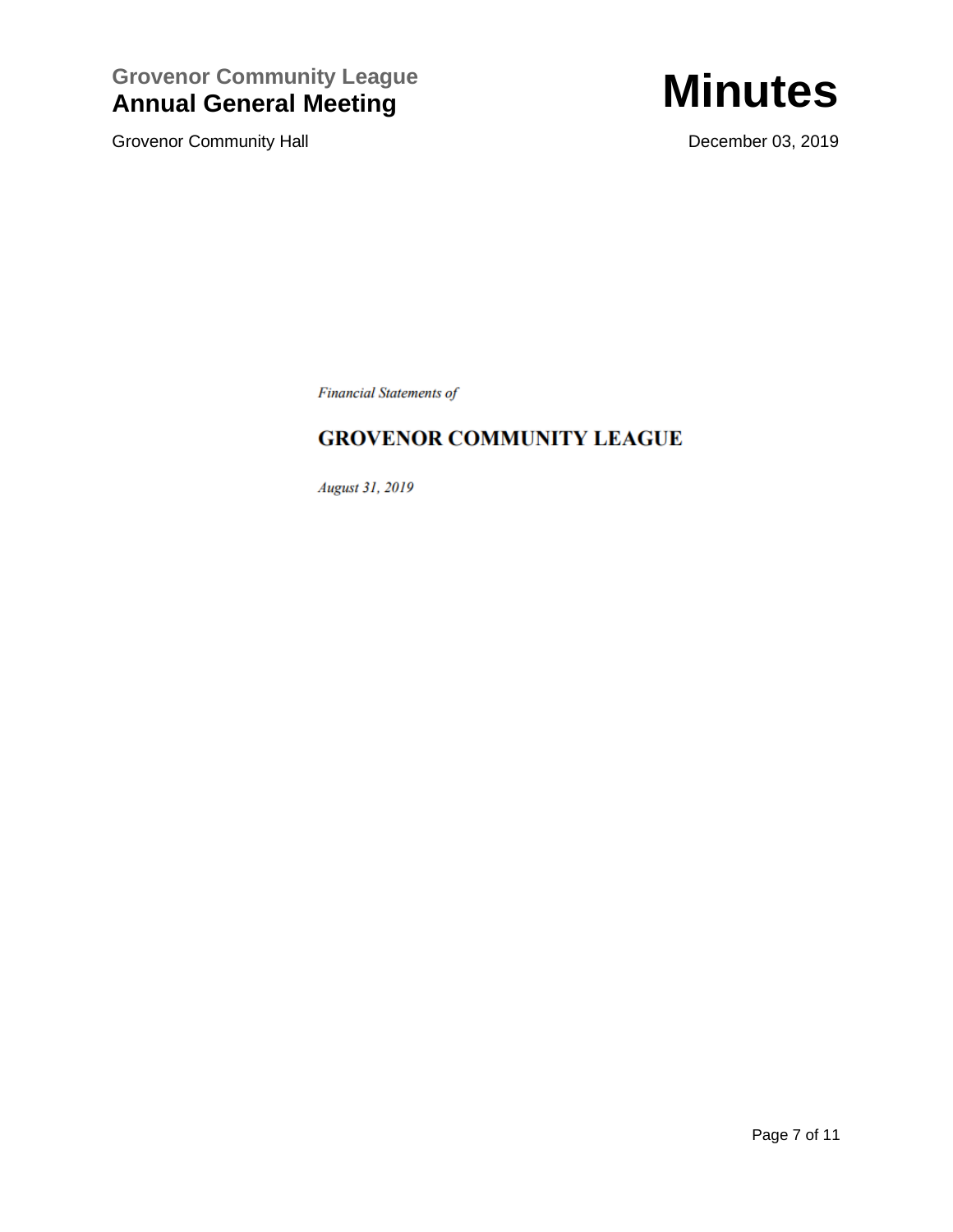## **Grovenor Community League Annual General Meeting Minutes**

Grovenor Community Hall **December 03, 2019** 



Gill & Bird LLP 3829 - 99 Street Edmonton, AB T6E 6J1

Tel: 780-432-7880 Fax: 780-439-0965 e-mail: info@gillbird.ca

## **INDEPENDENT PRACTITIONER'S REVIEW ENGAGEMENT REPORT**

To the Members of Grovenor Community League

We have reviewed the accompanying financial statements of Grovenor Community League (the "League") that comprise the statement of financial position as at August 31, 2019, and the statement of operations, unrestricted net assets and cash flow for the year then ended, and a summary of significant accounting policies and other explanatory information.

### Management's Responsibility for the Financial Statements

Management is responsible for the preparation and fair presentation of these financial statements in accordance with Canadian accounting standards for not-for-profit organizations ("ASNPO"), and for such internal control as management determines is necessary to enable the preparation of financial statements that are free from material misstatement, whether due to fraud or error.

### **Practitioner's Responsibility**

Our responsibility is to express a conclusion on the accompanying financial statements based on our review. We conducted our review in accordance with Canadian generally accepted standards for review engagements, which require us to comply with relevant ethical requirements.

A review of financial statements in accordance with Canadian generally accepted standards for review engagements is a limited assurance engagement. The practitioner performs procedures, primarily consisting of making inquiries of management and others within the entity, as appropriate, and applying analytical procedures, and evaluates the evidence obtained.

The procedures performed in a review are substantially less in extent than, and vary in nature from, those performed in an audit conducted in accordance with Canadian generally accepted auditing standards. Accordingly, we do not express an audit opinion on these financial statements.

### Conclusion

Based on our review, nothing has come to our attention that causes us to believe that the financial statements do not present fairly, in all material respects, the financial position of Grovenor Community League as at August 31, 2019 and the results of its operations and its cash flows for the year then ended in accordance with Canadian accounting standards for not-for-profit organizations.

**Chartered Professional Accountants** 

December 2, 2019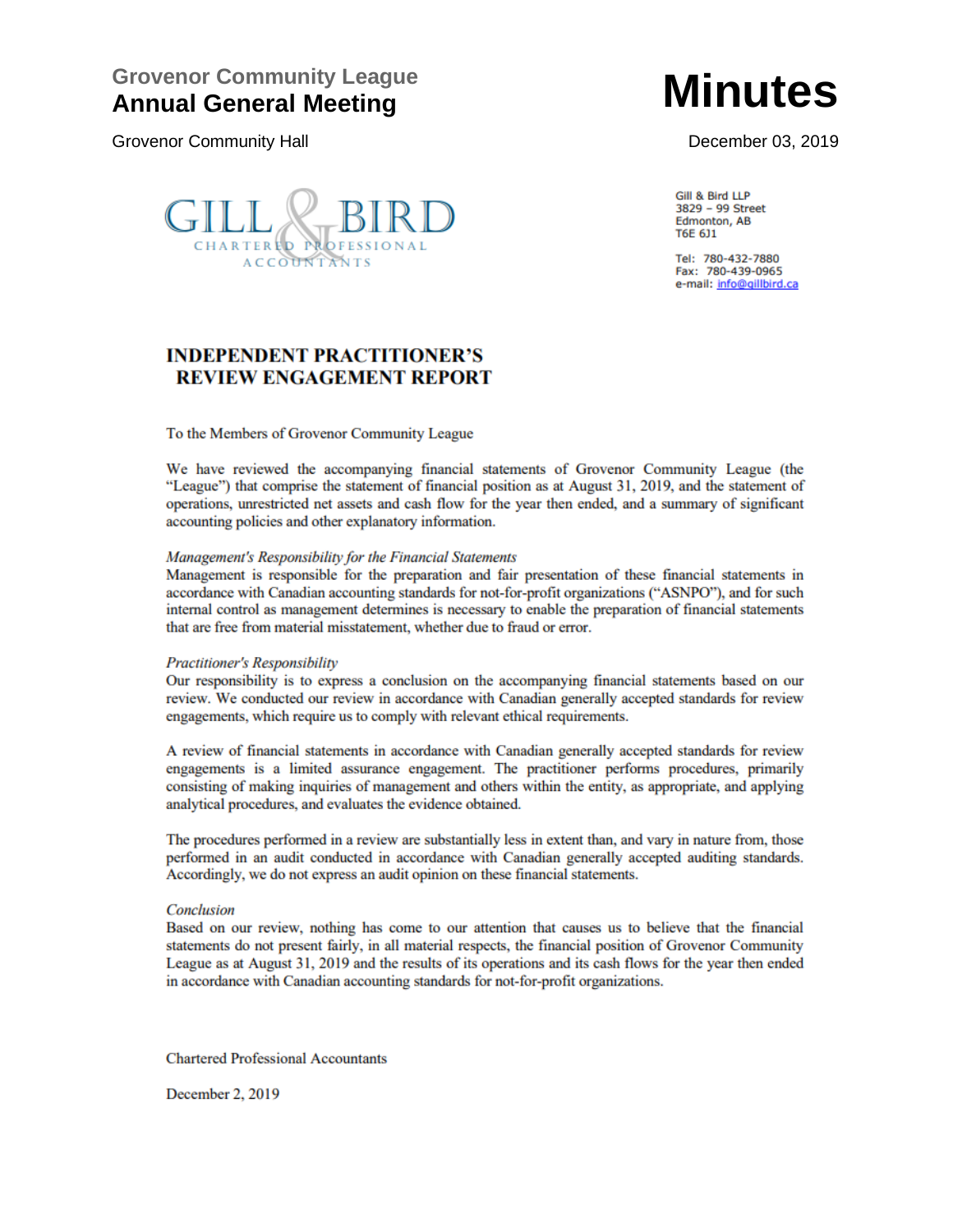**Grovenor Community League Annual General Meeting Community League Minutes** 

Grovenor Community Hall **Grovenor Community Hall December 03, 2019** 



# **TABLE OF CONTENTS**

|                                             | PAGE    |
|---------------------------------------------|---------|
| <b>Statement of Financial Position</b>      |         |
| <b>Statement of Operations</b>              | 2       |
| <b>Statement of Unrestricted Net Assets</b> | 3       |
| <b>Statement of Cash Flow</b>               |         |
| Notes to the Financial Statements           | $5 - 7$ |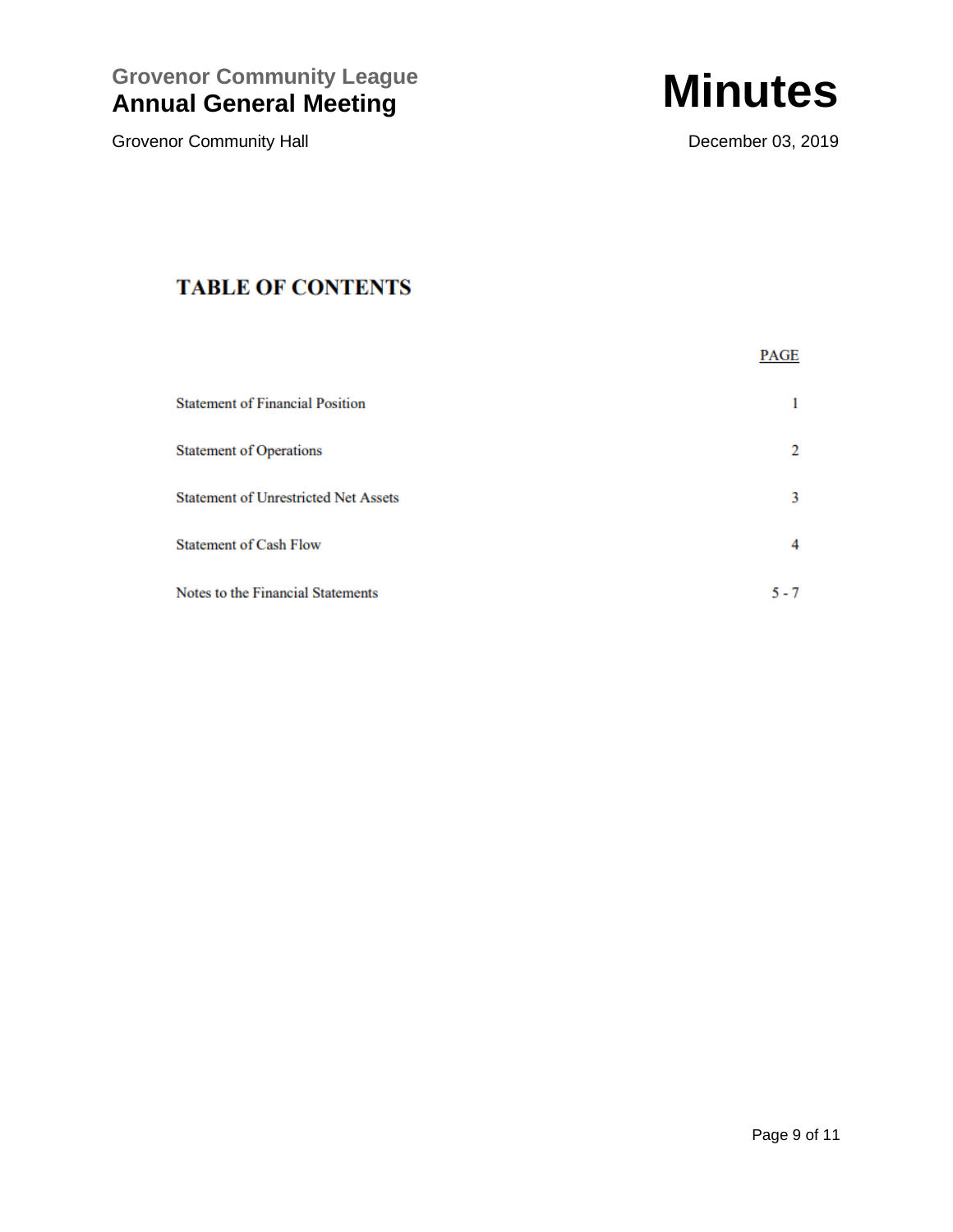### **GROVENOR COMMUNITY LEAGUE Statement of Financial Position**

**As at August 31, 2019** 

(unaudited - see Review Engagement Report) 2019 2018 **ASSETS CURRENT** Cash and cash equivalents \$ 98,075 89,131 \$ Restricted cash (Note 3) 76,281 9,761 590 Prepaid expenses 416  $166,002$  \$ \$ 108,252 **LIABILITIES CURRENT** Accounts payable and accrued liabilities S  $535S$ 676 Deferred revenue (Note 4) 76,281 9,761 76,816 10,437 **NET ASSETS** Unrestricted net assets 89,186 97,815 166,002  $\mathbf S$ 108,252 \$

### **APPROVED BY THE BOARD**